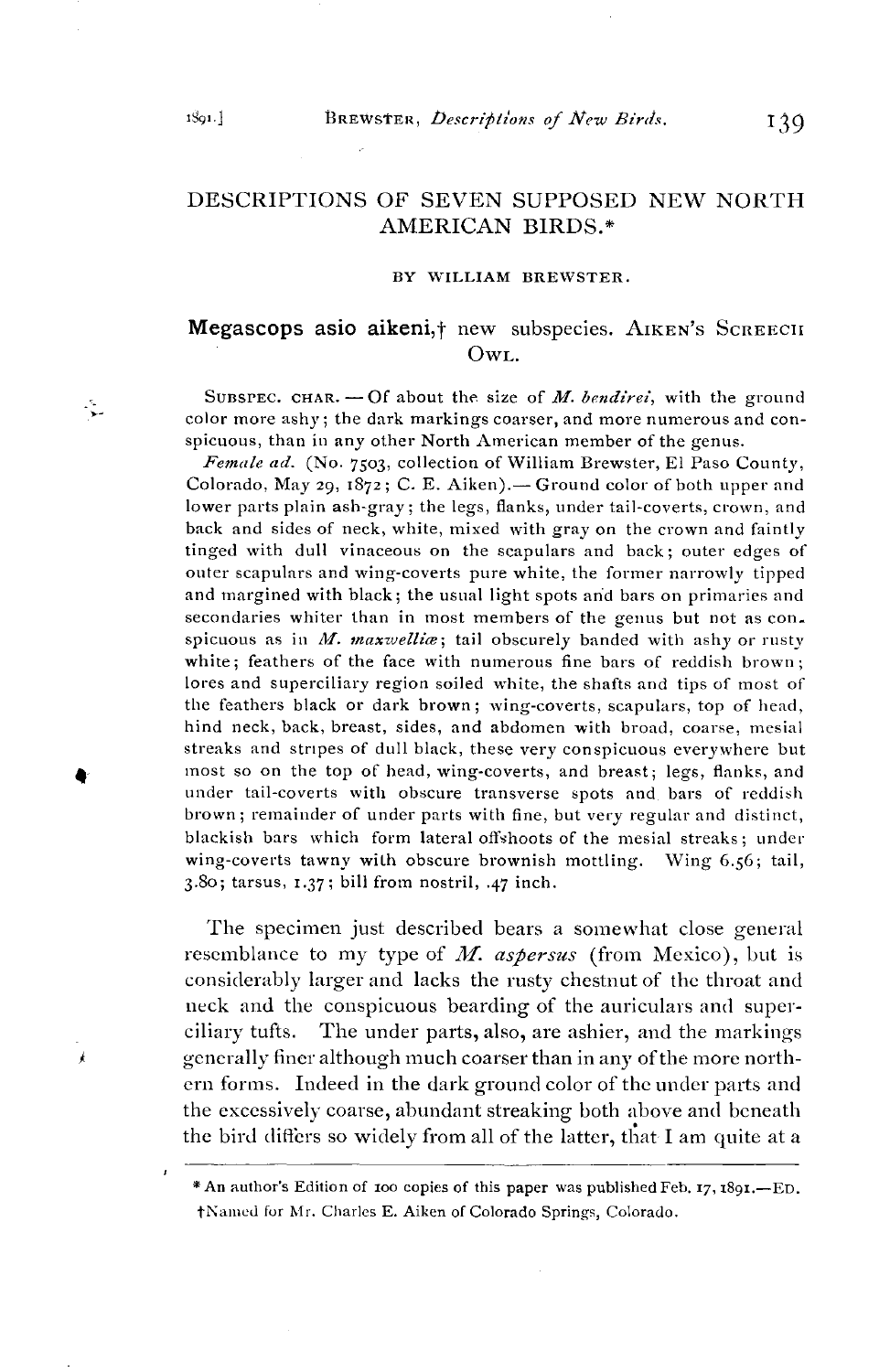loss to suggest its probably nearest affine among them. I had the skin of Mr. Aiken who, if I remember aright, asserted that it **was a fair representative of the form which inhabits cottonwood timber along streams in the plains region about Colorado Springs,**  *maxwellia*, of which he showed me several typical specimens, **being confined to the neighboring mountains. According to Capt.**  Bendire, however, the latter form has been found breeding in **cottonwoods on the Platte River within six miles of Denver (Auk, VI, October, t889, p. 298 ).** 

## **Megascops asio macfarlanei,\* new subspecies. MAcFARLANE'S SCREECH OWL.**

SUBSPEC. CHAR.- Of the size of *M. kennicotti*, but with the color and markings of *M. bendirei*.

**Female ad. (No. 6456, collection of William Brewster, Fort Walla Walla,**  Washington, October 22, 1881; Capt. Charles E. Bendire, U. S. A.).-Ground color above brownish ash tinged with vinaceous, darkest on the **head and back, palest on the wings, xvith confused, often nearly obsolete, transverse bars and longitudinal shaft stripes of dull black, broadest and most numerous on the crown; outer edges of scapulars and alnla-coverts**  cream color, the former tipped and narrowly margined with black; secon**daries and inner webs of primaries crossed by six or seven bars of pale reddish brown or rusty white; outer webs of primaries with broad, quadrate spots of brownish white; tail regularly but faintly barred with light reddish brown; feathers of the sides of head and neck thickly but finely mottled with dusky on a lighter ground; lores nearly pure white, but the shafts and tips of the feathers dusky or brownish; a somewhat broken, facial circle of black and chestnut spots and blotches; beneath ashy white, lightest on the abdomen, with numerous, fine, regular, transverse bars of black and coarse shaft-stripes of the same color, many of these bars and stripes bordered with pale rusty, the only immaculate space being the middle of the abdome,, which is creamy white; lining of wings and concealed silky plumage of sides under the wings pale ochraceous; some of the under wing-coverts barred with brown; feathering of legs dull**  rusty chestnut, faintly barred with reddish brown. Wing, 7.23; tail, 3.85; tarsus, 1.67; length of bill from nostril, .57 inch.

Male ad. (No. 6457, collection of William Brewster, Fort Walla Walla, **Washington, November 20, •88•; Capt. Charles E. Bendire, U.S. A.).-- Similar to the female, but smaller, the dark markings coarser and better**  defined. Wing, 6.96; tail, 3.80; tarsus, 1.50; length of bill from nostril, .53 inch.

يتمية

À

**<sup>\*</sup>Named, at Capt. Bendlre's request, for Mr. Robert MacFarlane who, as is well known, was a personal friend of Robert Kennicott and an enterprising and accomplished field ornithologist.**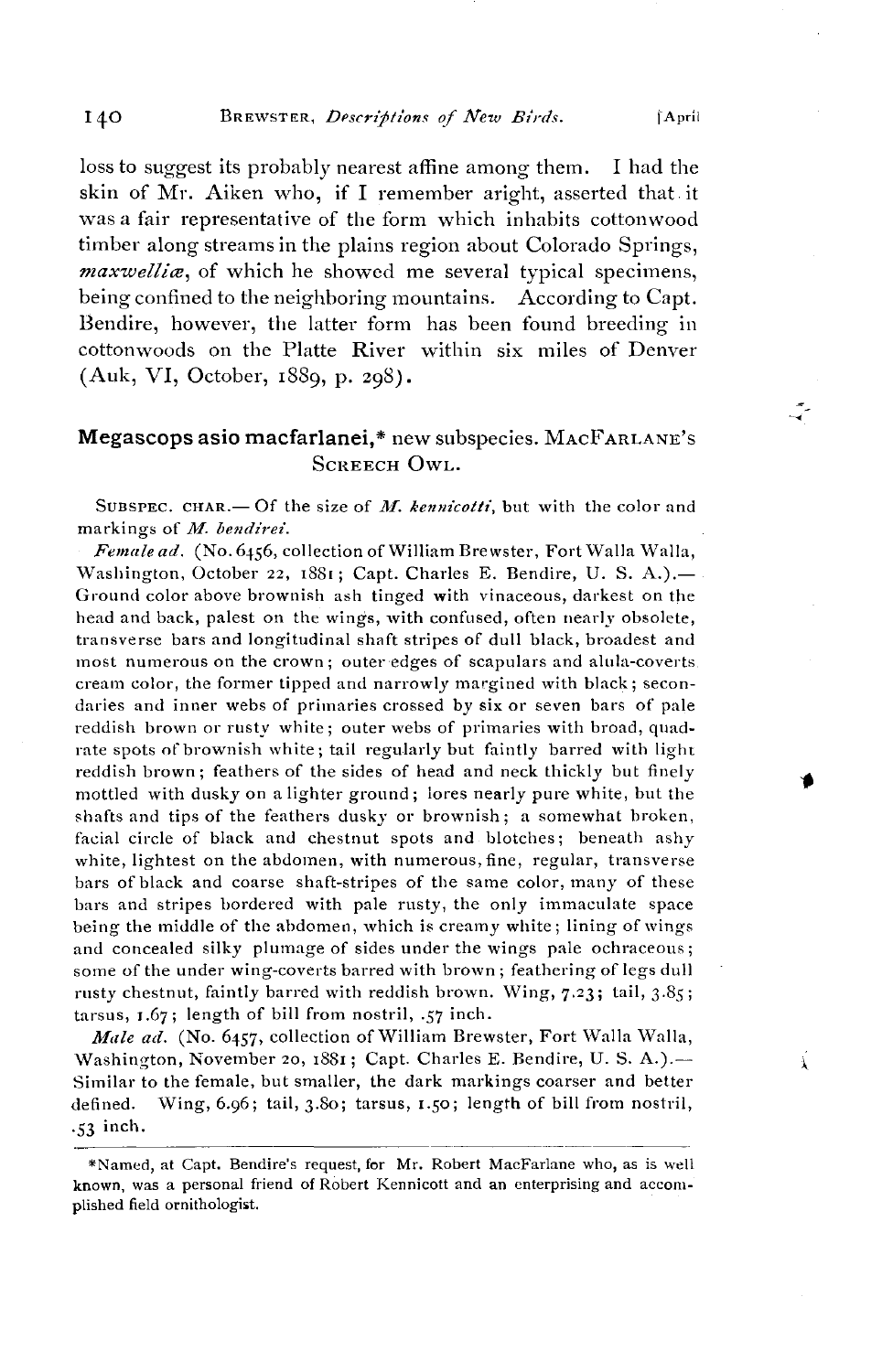Habitat. -- Fort Walla Walla, Washington; Hellgate, Mon**tana; and probably the entire intermediate region, and northward into the interior of British Columbia.** 

### **Megascops asio saturatus, new subspecies. PUGET SOUND**  SCREECH OWL.

SUBSPEC. CHAR.—Similar to *M. a. kennicolti* but smaller, the general **coloring darker and less tawny, the face and under parts with much more white. Dichromatic.** 

Gray phase. Female ad. (No. 25,846, collection of William Brewster, Victoria, British Columbia, February 18, 1889; from E. H. Forbush.). -**Upper parts nearly uniform dark slate-gray with the slightest possible**  reddish tinge, the plumage everywhere so thickly streaked, barred, and **vermiculated with dull black as to obscure the ground color, the markings, particularly the shaft stripes, coarsest and most regular on the crown and nape but nowhere sufficiently contrasted with the general coloring to be at all conspicuous: ear-tufts, nape, and sides of neck with concealed pale**  rusty or fulvous white disposed in irregular stripes or blotches on both **webs of the feathers; a broad, dull black bar on each side of the head**  extending from the base of the ear-tufts over the tips of the auriculars **nearly to the throat; outer webs of outer scapulars and some of the outer**  wing-coverts fulvous white, the former tipped and narrowly edged with **black; secondaries and inner webs of primaries crossed by six or seven bars of grayish ash tinged slightly with fulvous, these bars sopale and indistinct on the primaries as to be nearly obsolete; outer webs of prim**aries with quadrate spots of dull rusty white with dark brown centres; tail **with faint and irregular transverse bars of ashy white tinged with rusty; anterior half of orbital region plain clove-brown; supercillary line and lores white, the feathers dusky or blackish towards their tips; remainder of facial disc ashy white with numerous fine, transverse markings of clovebrown; ander parts clear ashy white, tinged with rusty on the jugulum, flanks, and legs, very faintly with fulvons on the breast, the plumage everywhere, including the abdomen and under tail-coverts, with coarse, sharply defined, longitudinal stripes and fine, wavy, transverse bars of**  black, the former very broad and conspicuous on the breast; under wing**coverts fulvous, thickly but obscurely barred with clove-brown; feathering of legs mottled and barred with reddish brown. Wing, 6.87; tail, 3.65; tarsus, •.5 ø; length of bill from nostril, .52 inch.** 

**Ferruginous phase. Male ad. (No. 25, 845, collection of William Brewster, Victoria, British Columbia, November 24, I888; E. H. Forbush).-- Markings closely similar to those of the bird just described but with the ground color of the entire upper parts tinged with tawny or rusty cinnamon, bringing out the black streaks and bars in sharper relief; cheeks, jugulum, breast and sides with more rusty than in the female, but the**  ground color of the superciliary region, lores, chin and entire abdomen,

Ñ.

J.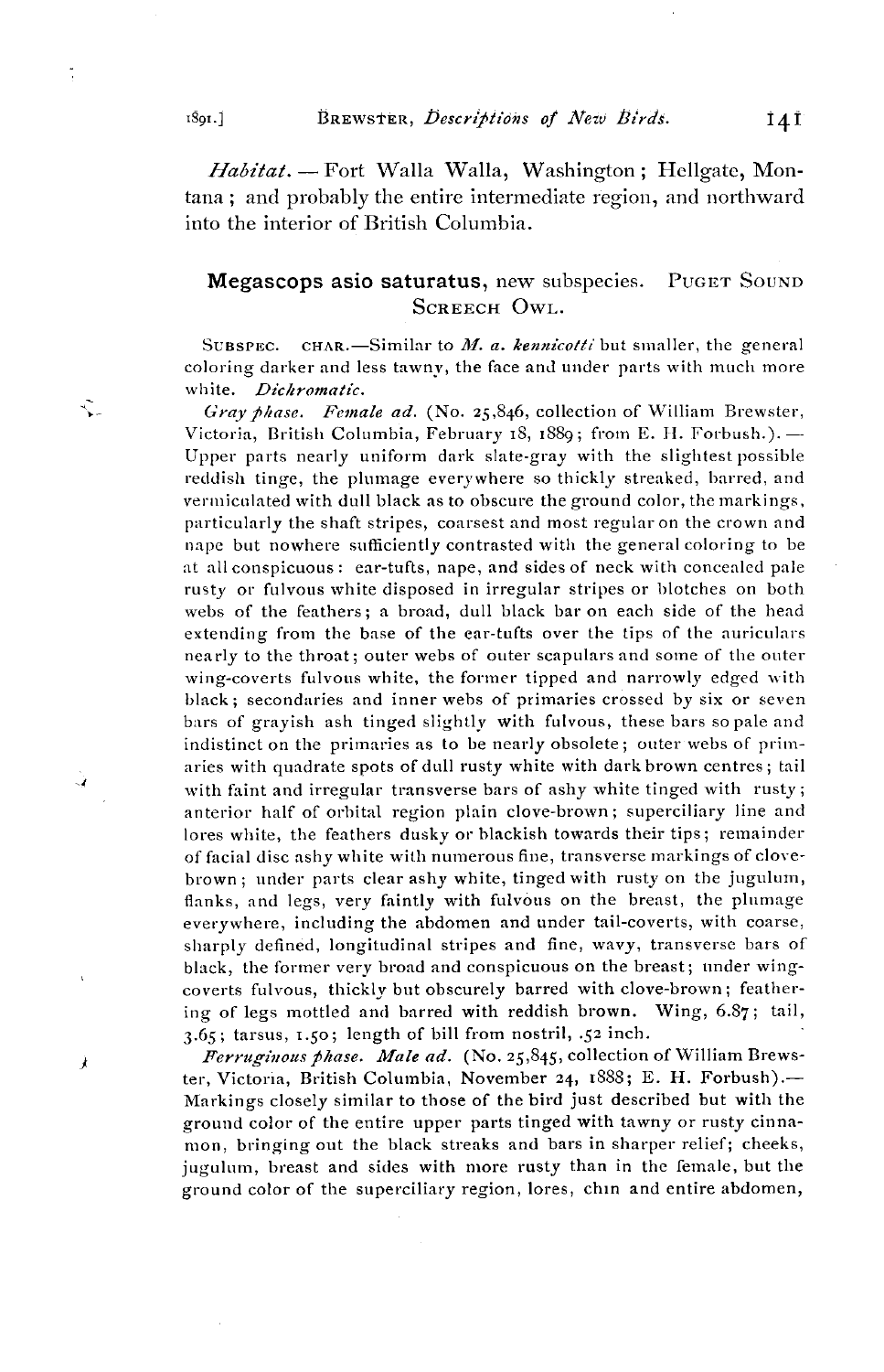essentially pure white. Wing, 6.70; tail, 3.65; tarsus, 1.50; length of **bill from nostril, .47 inch.** 

Habitat.-Shores and islands of Puget Sound, and southward, **along or near the coast, to Salem, Oregon.** 

**In a paper published\* about nine years ago I referred some large Screech Owls taken at Fort Walla Walla by Capt. Bendire**  to *Megascops kennicotti*, assuming that they represented a hitherto **unrecognized gray phase of the latter. At the time this seemed to bea reasonable hypothesis, for my material showed that the**  gray and brown forms were connected by intermediates, and indi**cated that neither style of coloration was peculiar to any particular portion of the general region which my specimens represented.**  Since then, however, I have become convinced, by examination **of a large number of skins from various localities in Oregon, Washington and British Columbia, that the gray bird found at Fort Walla Walla and elsewhere in the dry, elevated region east of the Cascade Mountains is really a distinct subspecies. It will be remembered that among my chief reasons for originally think**ing it merely a gray phase of kennicotti were the facts that a **specimen in the National Museum collection labelled as collected**  in Idaho, by Dr. Whitehead, was nearly as brown as the type of kennicotti, while I had what seemed to be the gray bird from **Portland, Oregon. I am now assured by Capt. Bendire, however, that the label of the supposed Idaho specimen is not to be m•sted and that the bird was undoubtedly taken near the mouth of the Columbia River where Dr. Whitehead was for some time**  stationed. Moreover the form of *Megascops* found on and near **the coast of Oregon, is shown by examination of more material**  to be much smaller and, as a rule, differently colored from that **occurring east of the Cascade Mountains. Furthermore, I now have the gray phase of the coast form and it proves to be very unlike the Walla Walla birds. Hence my original reference of**  the latter to *kennicotti* cannot be longer sustained.

As will appear from the diagnosis and description, *M. macfarlanei* resembles *M. bendirei* very closely in general color and markings. Indeed the only constant difference is that of size, but Indeed the only constant difference is that of size, but **this is so marked that there is no difficulty whatever in separating specimens which come from well within the respective habitats of** 

÷.

<sup>\*</sup> Bull. Nutt. Orn. Club, VII, Jan. 1882, pp. 27-33.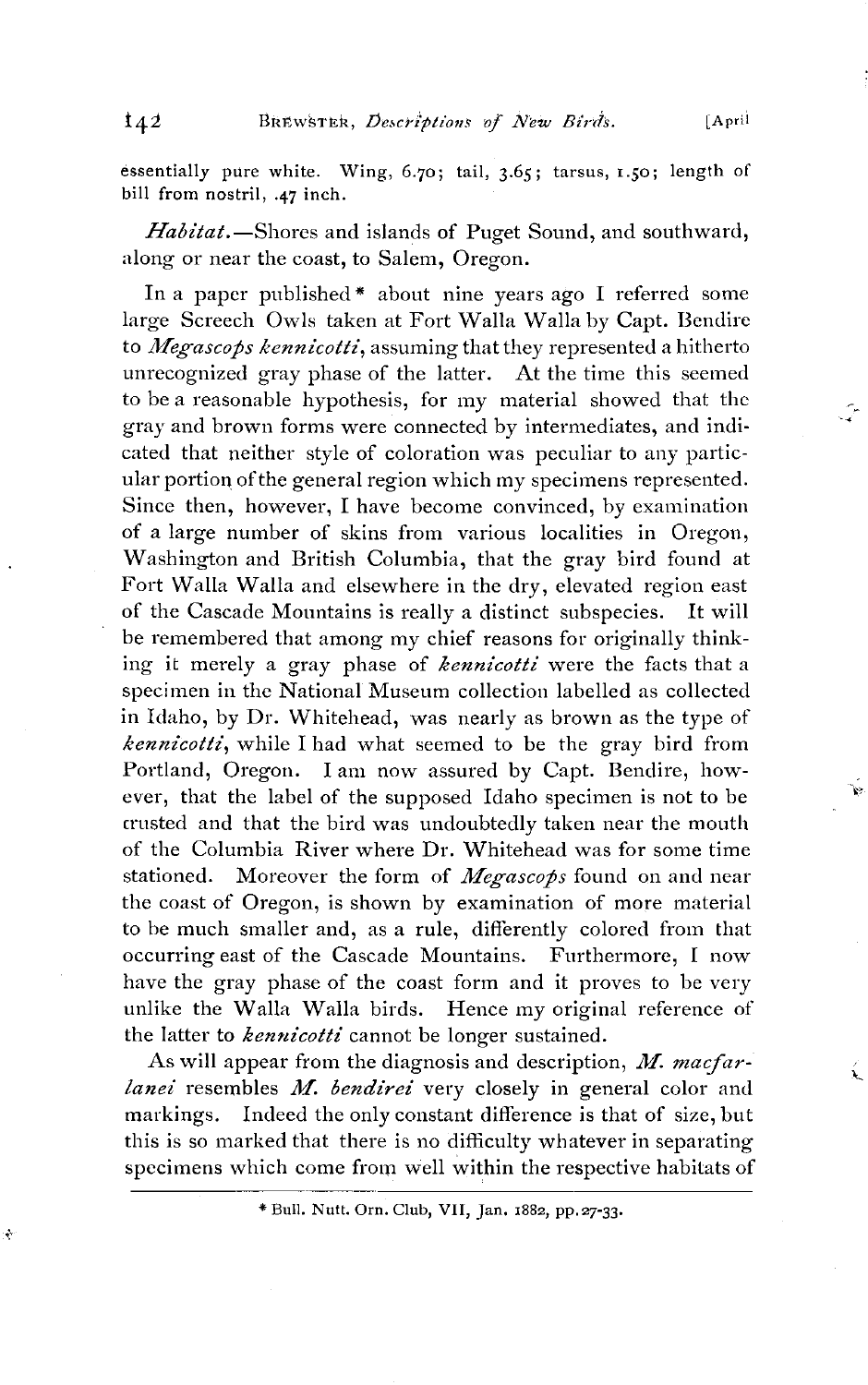**the two forms. It is to be expected, of course, that the birds will prove to intergrade at points where they approach one another, a probability already indicated by a specimen (No. •6,o27) in the National Museum from Fort Crook, northern California, which is about intermediate in size, between the types of bendirei** and *macfarlanei*. I am informed by Capt. Bendire that **there is quite as appreciable a difference in size between the eggs of these Owls as between the skins, the average measurements of**  twenty-six eggs of *M. bendirei* in his (the National Museum) collection being  $35 \times 30$  mm. with extremes of  $36 \times 32$  mm. and **32 X 28 mm., against the average 37'5 X 32 ram., and extremes**  of  $39 \times 33.5$  and  $35 \times 31.5$  mm., of twenty-seven eggs of M. **macfarlanel.** 

*M. saturatus* is dichromatic. In its gray phase, which is represented by two specimens (including the type) before me it is strikingly different from any other form of the genus which I have examined. At first sight the upper parts appear to be At first sight the upper parts appear to be **nearly uniform dark slaty brown with the fifintest possible tinge of reddish and some dull black shaft stripes on the feathers of the top of head and hind neck besides a little half coucealed rusty fulvous on the ear-tufts and nape; but closer inspection reveals innumerable black or blackish markings very generally distributed but so confused and crowded and so slightly contrasted**  against the dark background as to be nowhere conspicuous. **ground color of the under parts is essentially ashy white with a little rusty on the jugulum and a slight tinge of fulvous on the breast and sides.** 

In the red phase the upper parts are much as in kennicotti, but **the tawny or rusty is less pronounced and the general coloring**  deeper and duller, while the wings and tail are more ashy. **best distinction, however, consists in the much greater amount of white on the face and under parts, especially on the superciliary region, lores, chin, and abdomen, which are nearly or quite free**  from any tawny tinge. All the specimens from Victoria are considerably smaller than the type of kennicotti, but one from New Westminister is larger although in other respects it is typical *sat-*<br>*uratus*.

It is possible, of course, that the type<sup>\*</sup> of kennicotti is aber-

**<sup>&#</sup>x27;\*[ have seen no Alaskan specimens except this type, and am not aware that any exist in collections.**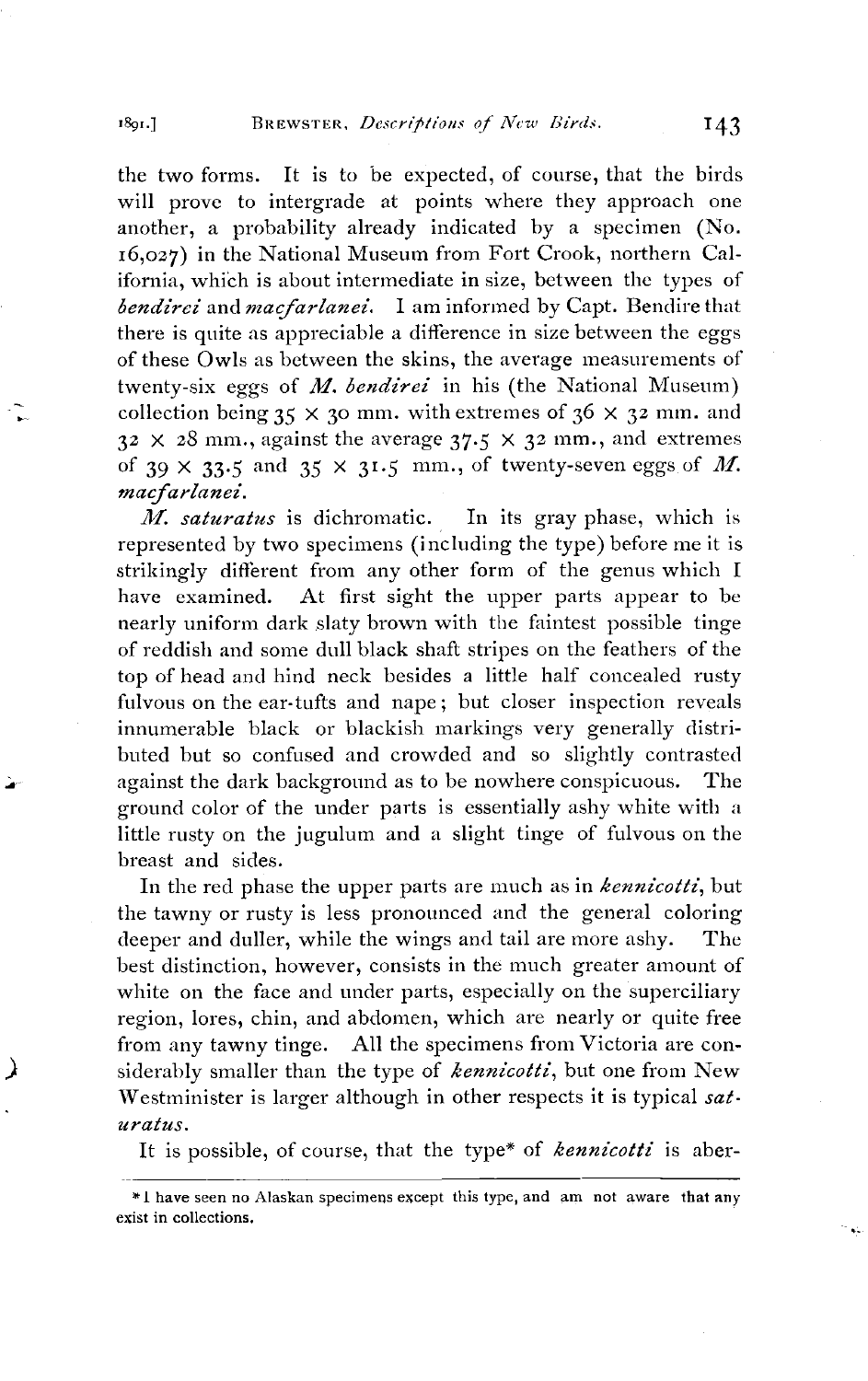**rant in respect to the characteristics just named, but as the Song Sparrow found at Sitka represents a distinct subspecies from that which occurs about the lower portions of Puget Sound there seems to be a strong probability that the equally plastic and still more sedentary Screech Owls of these regions possess quite as constant**  There is, indeed, an apparent and very interesting analogy, in respect to relative size, coloring and habitat, between *Megascops kennicotti et saturatus* and *Melospiza rufina et* guttata, while to some extent, but less closely, Megascops macfarlanei corresponds with *Melospiza montana*, and *Megascops* bendirei with Melospiza samuelis.

## Contopus richardsonii peninsulæ, new subspecies. LARGE-**BILLED WOOD PEWEE.**

SUBSPEC. CHAR.-Much smaller than *C. richardsonii* but with the bill **actually, as well as relatively, longer and broader, the color of the upper parts slightly grayer, the yellowish of the throat and abdomen clearer or less brownish and more extended, the pectoral band narrower and grayer, the light edging of the inner secondaries and greater wing-coverts broader and wbiter.** 

**Male ad. (No. •6,79o, collection of William Brewster, Sierra de la**  Laguna, Lower California, May 9, 1887; M. Abbott Frazar).-Above, with **the sides of the head, neck, and breast, dull grayish brown faintly tinged with olive; wings and tail clove-brown, with the inner secondaries broadly edged and tipped with asby white, the greater and middle wing-coverts with browuish white; feathers of the crown with dark (clove-brown) centres; median under parts pale straw-yellow, almost primrose-yellow on the abdomen, the breast crossed by a narrow band of brownish gray, the sides also grayish. Wing, 3.30; tail, 2.38; tarsus, .52; bill, length**  from nostril, .42; width at nostril, .31 inch.

**Femalead. (No. •6,777, collection of William Brewster, Trimnfo, Lower California, June t3, t887; M. Abbott Frazar).--Similar to the female above descrihed, but smaller, the yellow of the under parts paler. Wing, 3.oo;**  tail, 2.29; tarsus, .50; bill, length from nostril, .42; width at nostril, .30 **inch.** 

Habitat.-Sierra de la Laguna, Lower California.

In the coloring of the under parts this form resembles C. virens, the vellowish of the throat and abdomen being of about the same **shade and fiflly as extended as in that species. The breast and sides, however, are less olivaceous and more as in richardsonii, but grayer, with the pectoral band almost invariably narrower. The** 

۰ć

৻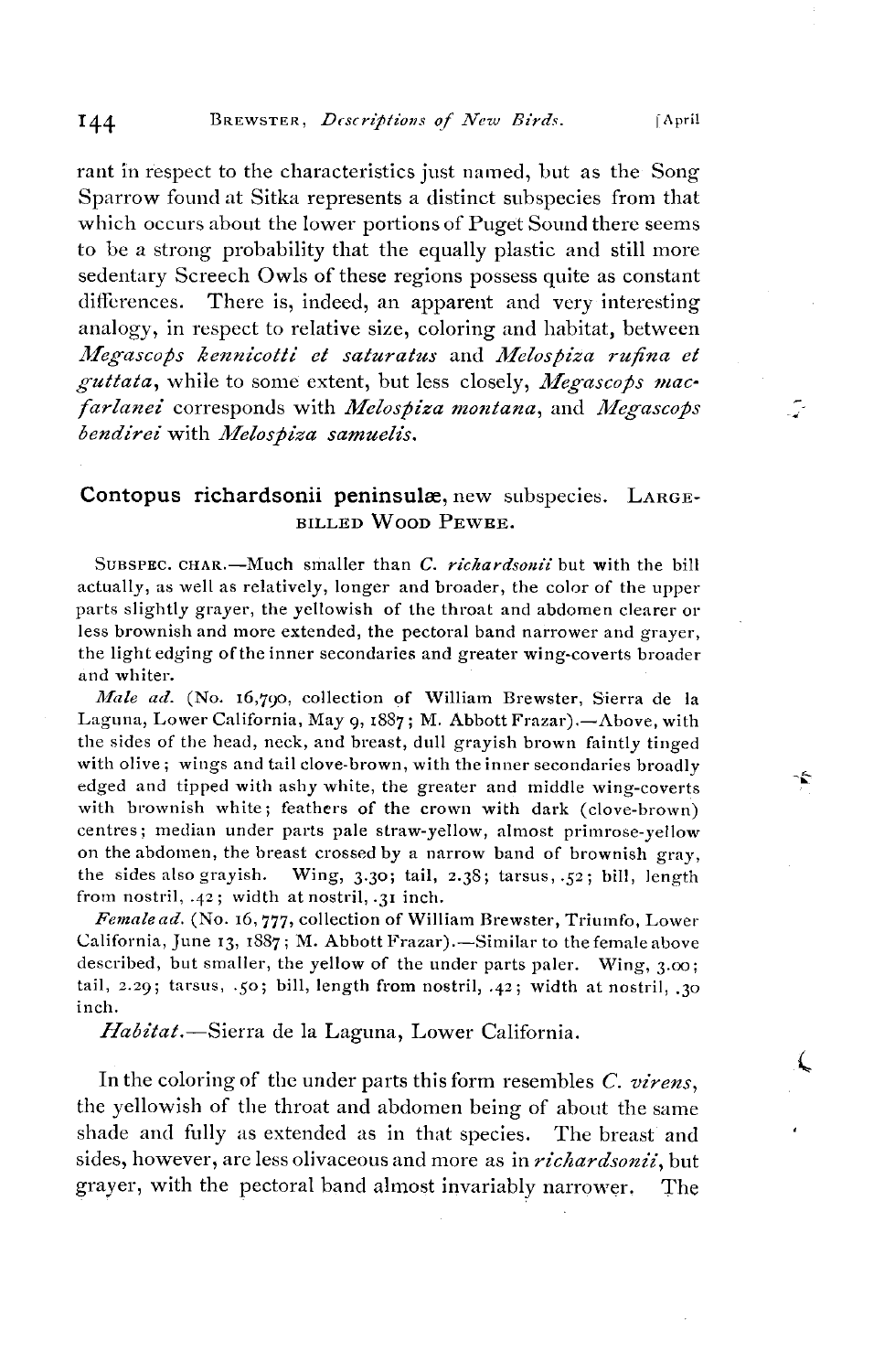coloring of the upper parts is essentially similar to that of *richard***soniz', but perhaps a trifle paler. The wings and tail are much shorter or about as in virens. The bill averages considerably**  larger (both longer and broader) than in either virens or richard-<br>sonii. C. richardsonii is subject to a good deal of geographical C. richardsonii is subject to a good deal of geographical **variatiou in respect to size, the birds in my series from the Sierra Nevada and Rocky Mountain regions being much larger than those from the coast of California and the Sierra Madre of Mexico. The wings and tail of the latter average scarcely, if at all,**  longer than in *C. peninsula*, but their bills are rather smaller **than those of the Rocky Mountain and Sierra Nevada birds, in**stead of being much larger, as is the case with *peninsula*. It **must be admitted that none of the differences just enumerated are perfectly constant, but with birds of the same sex and age they serve to distinguish fully ninety-five per cent of the large series (over one hundred specimens) collected in Lower California by Mr. Frazar.** 

# **Ammodramus henslowii occidentalis, new subspecies. WESTERN HENSLOW'S SPARROW.**

SUBSPEC. CHAR.—Similar to A. henslowii but the general coloring paler **above and whiter beneath, the back and scapulars with broader black streaking and much less chestnut, the wings and tail grayer.** 

---- Adult. (No. 25,959, collection of William Brewster, Moody County, Dakota, June 16, 1882; F. T. Jencks).—Top of head and nape pale grayish **olive; forehead and crown with a broad stripe of black spots on each side; mndneckinore finely and sparsely spotted; wing-coverts, scapnlars, and feathers of the back with coarse, central streaks of dull black bordered out- ,vardly with a little pale chestnut, this shading quickly into grayish white**  which forms a broad margin on all these feathers; wing-coverts, quills, **•:nd tail-feathers faded brown, edged rather broadly with brownish white**  and tinged with chestnut on the inner secondaries and towards the bases **of the rectrices; upper tail-coverts pale chestnut with narrow shaft streaks of dark brown; under parts dull white with fine black spots and streaks on the breast and sides and broader ones on the flanks, which are slightly tinged with reddish brown; sides of head buffy white xvith a little yellow above the eye and two narrow, black, mandibular stripes, and one postocular, on each side, besides an obscure black crescent or spot behind theauriculars; shonlders tinged with greenish yellow, and bend of wing yellowish white.** 

Wing, 2.18; tail, 1.95; tarsus, .69; bill, length from nostril, .31; depth at nostril, .32 inch.

€.

Ÿ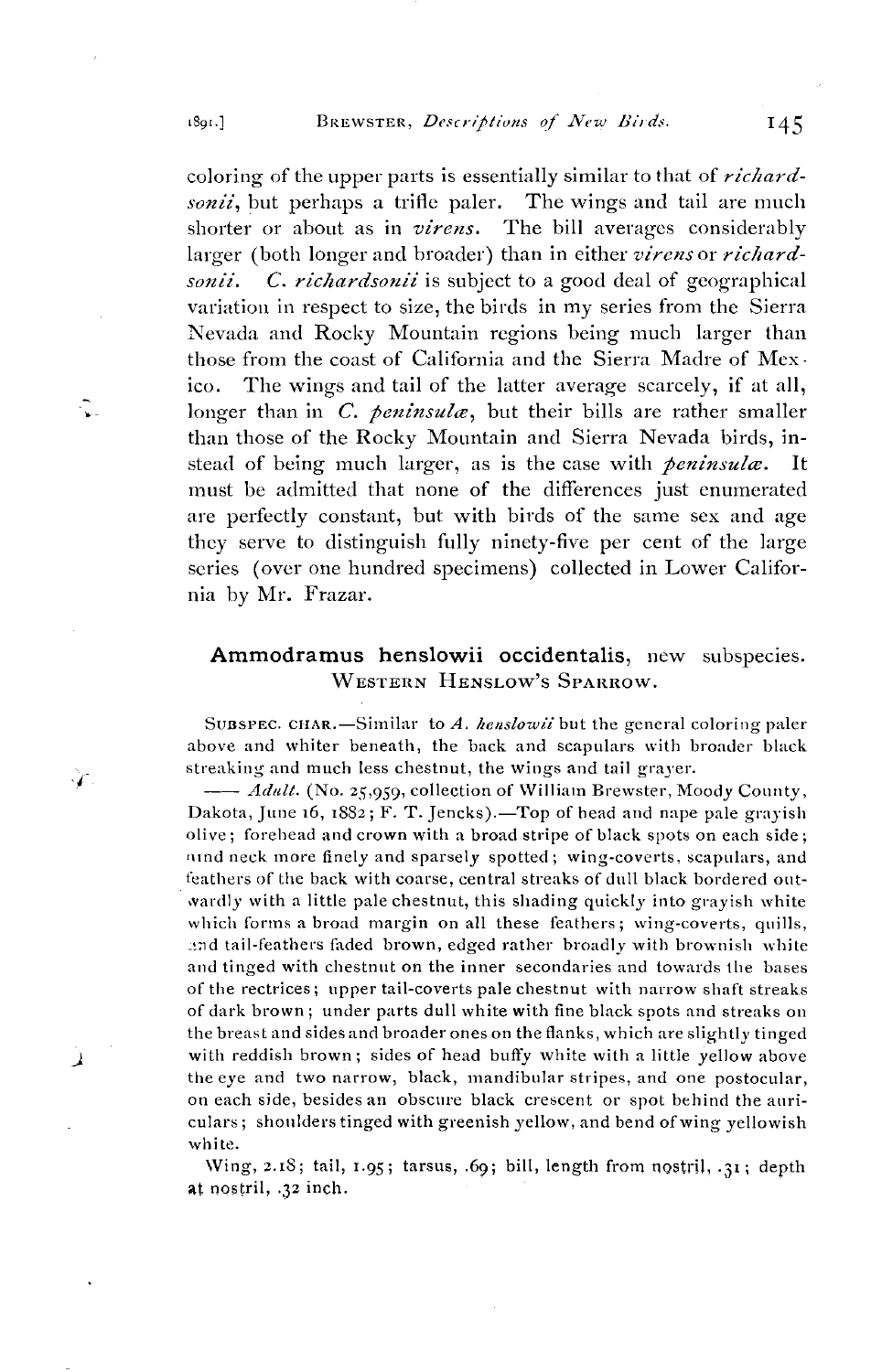**146** BREWSTER, *Descriptions of New Birds.* [April

Habitat. - Dakota, - and probably other regions along the **eastern border of the Great Plains.** 

**Two other specimens in my collection, taken in the same locality at nearly the same date, are similar in every respect save that one has a trifle more chestnut on the back although much less of this than have any of the large number of Eastern birds before me. Several examples from Illinois are a shade paler than those**  from the Atlantic States, but I refer them all, without hesitation, to *henslowii*. Massachusetts specimens are nearly as white beneath as *occidentalis*, but their upper parts are marked and col ored like those of the birds that breed near Washington, D. C., which probably most nearly represent true *henslowii*.

## Pipilo maculatus magnirostris, new subspecies. Moun-**TAIN TOWHEE.**

SUBSPEC. CHAR.-Similar to P. m. megalonyx, but with the bill much **larger, the rufous of the under parts paler, the upper parts browner and tinged with olive. Female very decidedly lighter than the male.** 

Male ad. (No. 16,070, collection of William Brewster, Sierra de la **Laguna, Lower California, May 2I, •887; M. Abbott Frazar). Upper parts generally, with the head and neck all around to the upper part of the breast, dull black, the back and rump mixed with brownish olive, the wing quills dark olive brown; white markings of the back, scapulars,**  wing-coverts, wings, and tail, about as in typical *megalonyx*; middle of breast and belly white; sides rusty ochraceous; flanks and under tail**coverts brownish buff. Wing, 3.37; tail, 3.85; tarsus, •.o8; length of bill from nostril, .42; depth of bill at nostril, .4o inch.** 

**Itemale ad. (No. •6,o8t, collection of William Brewster, Sierra de la**  Laguna, Lower California, May 21, 1887; M. Abbott Frazar).— Similar to the male just described but with the black everywhere replaced by gray**ish brown, tinged with olive on the back, darkest on the upper part of the breast; feathers of the crown streaked centrally with orange rufous.**  Wing, 3.28; tail, 3.71; tarsus, 1.07; length of bill from nostril, .41; depth **of bill at nostril, .39 inch.** 

## Habitat.-Cape St. Lucas Region of Lower California.

The proper assignment of the Towhees of the P. maculatus **group taken by Mr. Frazar in Lower California is a matter of some difficulty. With respect to the white spotting of the scap**ulars, wings, and tail, they agree very well with megalonyx. But the rufous of the flanks, sides, etc., is quite as pale or ochraceous

V

ż,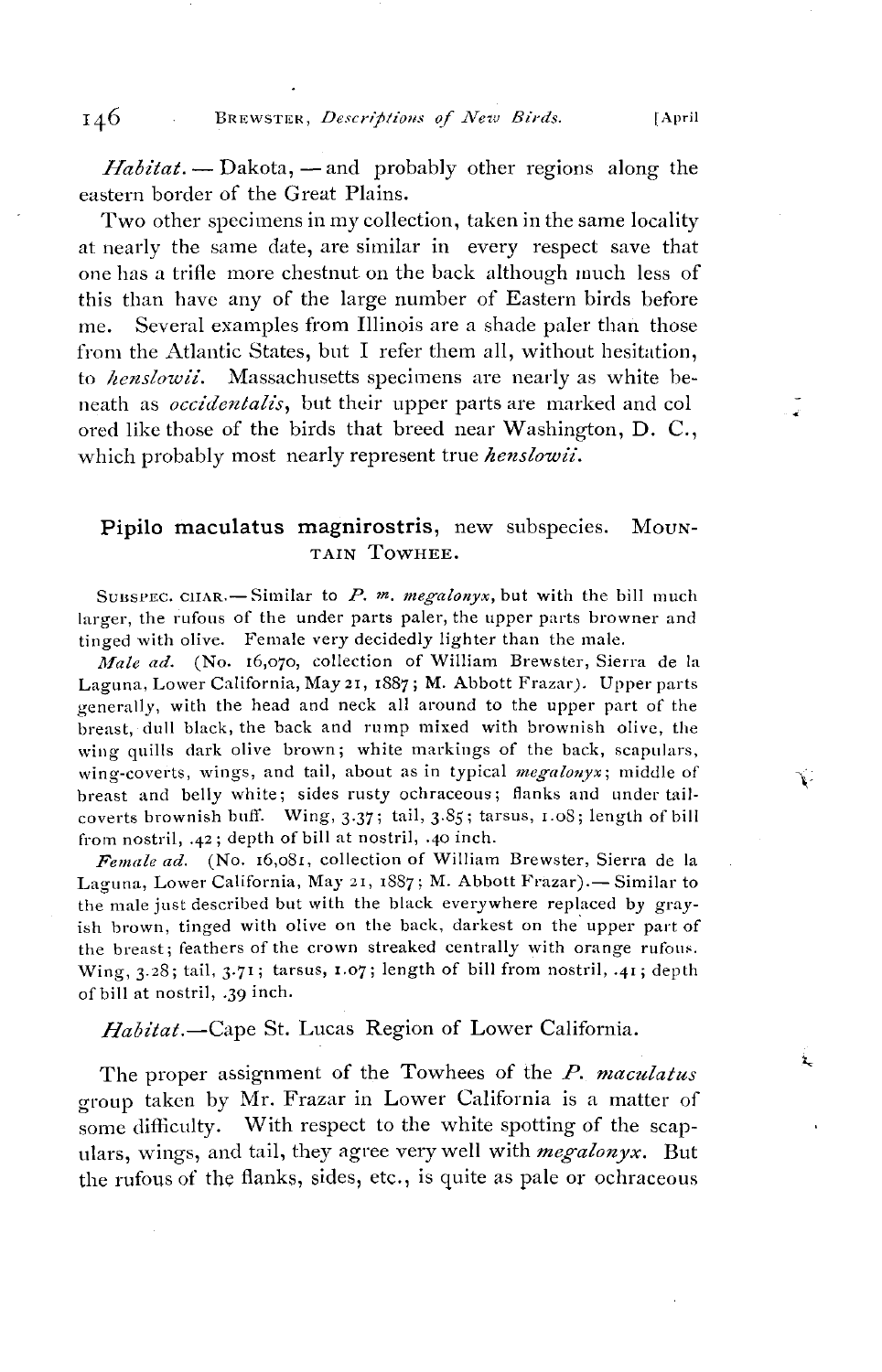as in *arcticus*. The female is very like that of the form last men**tioned, instead of being nearly as dark as the male, as is the case**  with the female of *megalonyx*. Only two of my seventeen males have the back black, the feathers of this part in all the others be**ing more or less broadly edged with brownish or olivaceous. Both males and females have the bill uniformly much larger and stouter than in any of my specimens of the allied forms from the United States. Some of the peculiarities just mentioned, including the heavy bill, can be very closely matched in a series of**  breeding specimens from the mountains of Chihuahua, Mexico, **but none of the latter are as pale on the flanks and sides. Mr. Ridgway, who has examined these Chihuahuan birds, pronounces**  them to be intermediate between *megalonyx* and *maculatus*. The **Lower California examples might be similarly disposed of, but in**  view of their isolated habitat and the fact that they exhibit a *com***bination** of characters unlike that of any form hitherto recognized and fairly constant, I have thought them entitled to subspecific **separation.** 

**The orange rufous streaking on the crown of the female above described is found on several other birds (all females) in my series and on one or two constitutes a conspicuous aud rather ornamental marking. As it is wholly lacking on many Lower California birds it cannot be taken as a diagnostic character, although I find no trace of it in any of the other forms of the maculalus group.** 

# **Vireo solitarius lucasanus, new subspecies. ST. LUCAS SOLITARY VIREO.**

SUBSPEC. CHAR.-Smaller than V. s. cassinii, but with the bill (actually, as **xvell as relatively) longer and stouter, the sides and flanks much yellowet. Young in autumn without brownish beneath, and closely resembling tbe**  young of solitarius.

Male ad. (No. 15,504, collection of William Brewster, San José del Rancho, Lower California, July 15, 1887; M. Abbott Frazar). Top and **sides of head and middle of the back dusky ashy; remainder of' the upper parts, including the outer edges of the wing- and tail-feathers, dull olive green; secondaries and greater and middle wing-coverts tipped with brownish white; all the wing qnills edged internally with the same; inner webs of the outer tail-feathers narrowly edged with wbite; under tail-coverts nearly white; bend of wing brownish white; flanks and sides** 

۰.

Y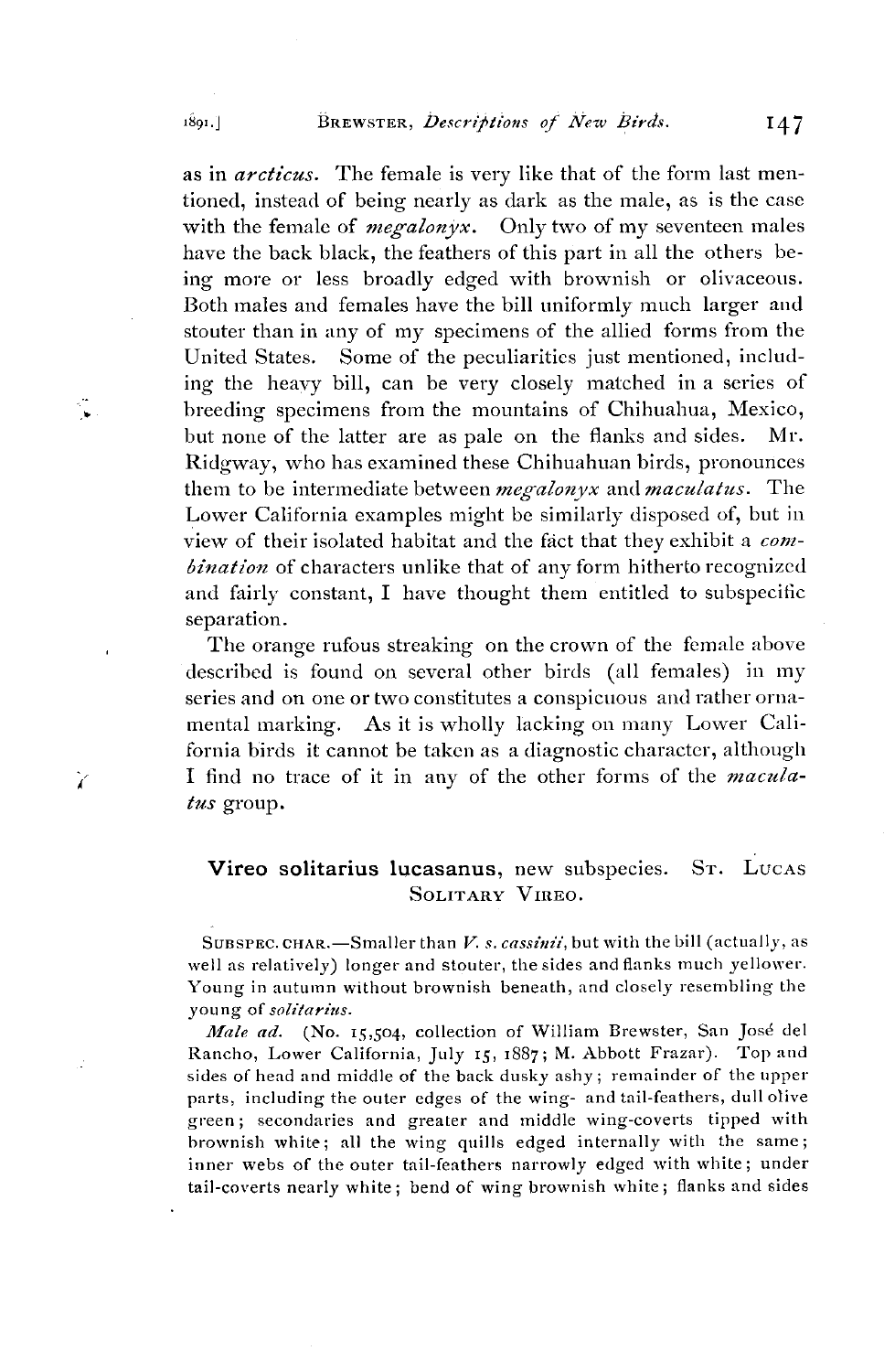ì

**canary-yellow, slightly tinged with greenish olive on the sides of the breast and abdomen; lores dusky; a broad line from the nostril to and around the eye creamy white.** 

**Wing,\* 2.73; tail,\* 2.04; bill, depth at nostril, .I8; length from nos**tril, .33 inch.

Female ad. (No. 15,510, collection of William Brewster, San José del Rancho, Lower California, July 5, 1887; M. Abbott Frazar).-Closely **similar to the male above described, but slightly smaller. Wing, 2.70; tail, 2.04; bill, depth at nostril, .I8; length from nostril, .33 inch.** 

Toung male in autumn. (No. 15,521, collection of William Brewster, Triumfo, Lower California, Dec. 23, 1887; M. Abbott Frazar).-Top and sides of head dull ashy with perhaps a tinge of olive; remainder of upper **parts bright olive green, pure on the rump and upper tail-coverts, somexvhat mixed with ashy on the nape and back; under parts white, the throat clear, the middle of the abdomen tinged faintly with creamy buff, the anal region, under wing- and tail-coverts pale yellow, the flanks and**  sides canary-yellow as in the adult but with more greenish olive on the sides of the breast and abdomen; all the wing quills except the outer pri**mary conspicuously tipped with brownish white and edged outwardly xvith greenish olive, inwardly with white; greater and middle wing-coverts broadly edged with yellowish, forming two conspicuous wing-bands; the outer pair of tail-feathers narrowly bordered around the edges of both**  webs, as well as at the tip, with white, the other tail-feathers similarly, **but still more narrowly, margined on the inner webs, the outer webs being greenish olive; bend of wing brownish white; lores dusky; a broad white line from the nostril to and around the eye as in the adult. Wing 2.70; tail, 2. I5; bill, depth at nostril, .I8; length from nostril, .29 inch.** 

This Vireo although averaging considerably smaller than  $V$ .<br> *cassinii* has a bill as large and stout as in  $V$ , s. alticola. In s. cassinii has a bill as large and stout as in V. s. alticola. **the coloring of the upper parts all my spring and summer speci**mens agree closely with *cassinii* but there is a decided and very constant difference in the color of the flanks and sides, these having quite as much yellow as, but *much* less greenish than, *V. solita*rius. In autumnal plumage the Lower California bird approaches autumnal specimens of *solitarius* very closely, having the upper parts quite as bright olive green, the wing-bands as yellow, and **the head nearly as clear ashy. There is also fully as much yellow on the sides, but much less greenish. These characteristics, with the almost total lack of brownish beneath, distinguish it readily from young cassinii.** 

**The wings and tail of this specimen are considerably worn.**